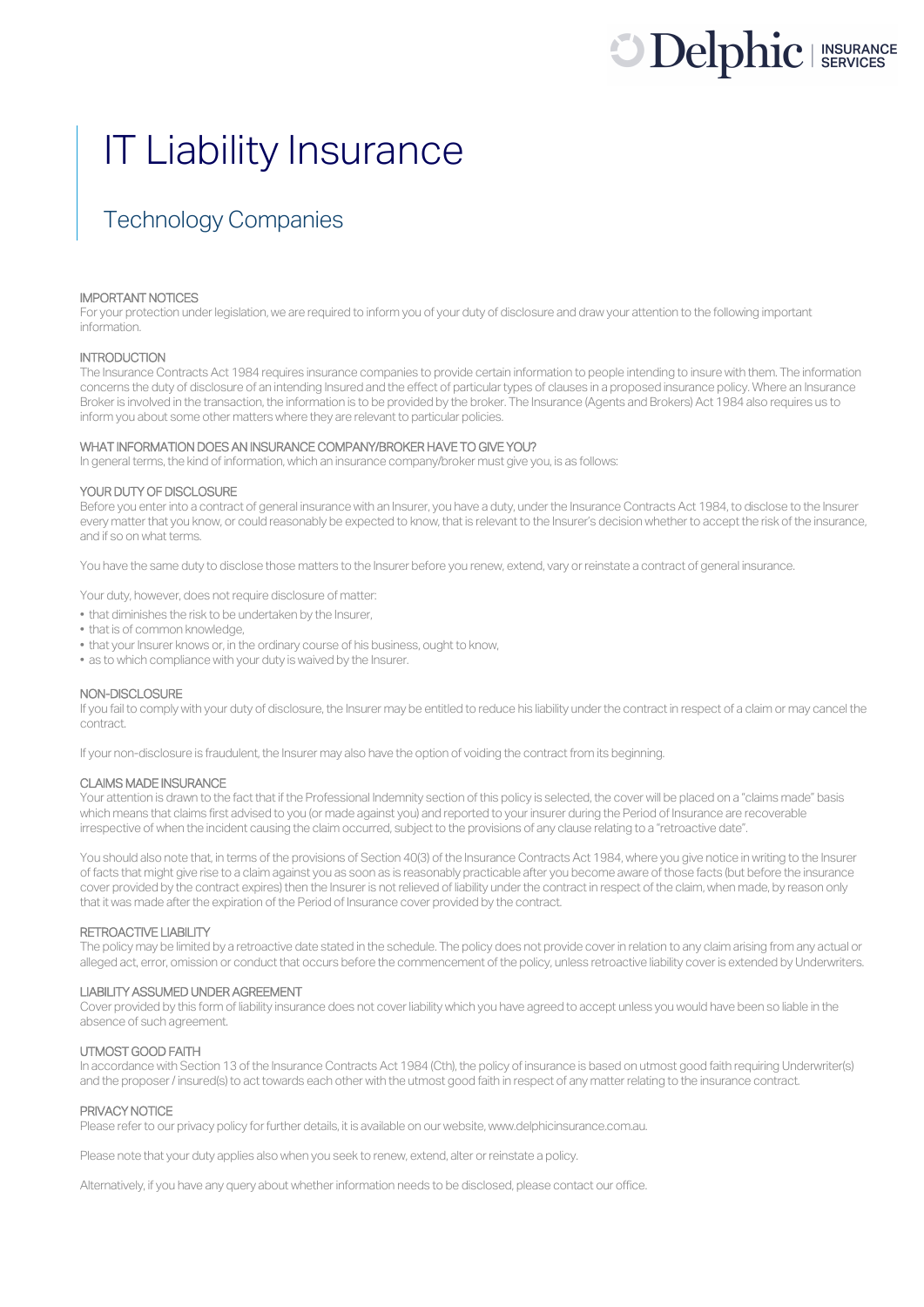

Technology companies

Insurance application form

The purpose of this application form is for us to find out more about you. You must provide us with all information which may be material to the cover you wish to purchase.and which may influence the insurers decision whether to insure you, what cover we offer you or the premium they charge you.

#### How to complete this form

The individual who completes this application form should be a senior member of staff at the company and should ensure that they have checked with other senior managers and colleagues responsible for arranging the insurance that the questions are answered accurately and as completely as possible. Once completed, please return this form to us signed and dated, as well as any additional documentation to support your proposal.

#### Section 1: Company Details

 $1.1$  Please state the name and address of the principal company for whom this insurance is required. Cover is also provided for the subsidiaries of the principal company, but only if you include the data from all of these subsidiaries in your answers to all of the questions in this form.

| Company name:                                           |                                                                                        |                                                                                                                                                                                                                                                                                                                                |                        |
|---------------------------------------------------------|----------------------------------------------------------------------------------------|--------------------------------------------------------------------------------------------------------------------------------------------------------------------------------------------------------------------------------------------------------------------------------------------------------------------------------|------------------------|
| Registered Address (Address, State, Postcode, Country): |                                                                                        |                                                                                                                                                                                                                                                                                                                                |                        |
| Website Address:                                        |                                                                                        |                                                                                                                                                                                                                                                                                                                                |                        |
|                                                         | Please provide details for the primary contact for this insurance policy:              |                                                                                                                                                                                                                                                                                                                                |                        |
| Contact Name:                                           |                                                                                        | Position:                                                                                                                                                                                                                                                                                                                      |                        |
| Email address:                                          |                                                                                        | Telephone number:                                                                                                                                                                                                                                                                                                              |                        |
| Date the business was established (DD / MM / YYYY):     |                                                                                        |                                                                                                                                                                                                                                                                                                                                |                        |
| Additional Information section):                        |                                                                                        | Please provide the following information in the respect of all subsidiaries that you have majority ownership of (meaning more than 50% ownership) and state<br>whether insurance is required for these subsidiaries as part of this application (if you need space for additional subsidiaries provide this information in the |                        |
| Name:                                                   |                                                                                        | Date of acquisition (if applicable): Country of domicile:                                                                                                                                                                                                                                                                      | Insurance required?    |
|                                                         |                                                                                        |                                                                                                                                                                                                                                                                                                                                | Yes<br>No              |
|                                                         |                                                                                        |                                                                                                                                                                                                                                                                                                                                | Yes<br>No              |
|                                                         |                                                                                        |                                                                                                                                                                                                                                                                                                                                | Yes<br>No              |
|                                                         |                                                                                        |                                                                                                                                                                                                                                                                                                                                | No<br>Yes              |
| Date of company financial year end (DD / MM / YYYY):    |                                                                                        |                                                                                                                                                                                                                                                                                                                                |                        |
| Are you GST registered?                                 | No<br>Yes                                                                              | If "yes", please state your ABN:                                                                                                                                                                                                                                                                                               |                        |
|                                                         | Please state your gross revenue in respect of the following years:<br>Last complete FY | Estimate for current FY\$                                                                                                                                                                                                                                                                                                      | Estimate for next FY\$ |
| Domestic revenue:                                       | \$                                                                                     |                                                                                                                                                                                                                                                                                                                                |                        |
| USA revenue:                                            | \$                                                                                     | \$                                                                                                                                                                                                                                                                                                                             | \$                     |
| Other territory revenue:                                | \$                                                                                     | \$                                                                                                                                                                                                                                                                                                                             | \$                     |
| Total gross revenue:                                    | \$                                                                                     | \$                                                                                                                                                                                                                                                                                                                             | \$                     |
| Profit (Loss):                                          | $\, \, \raisebox{12pt}{$\scriptstyle \circ$}$                                          | $\, \, \raisebox{12pt}{$\scriptstyle \circ$}$                                                                                                                                                                                                                                                                                  | \$                     |
|                                                         |                                                                                        | For stamp duty purposes please provide a percentage breakdown of your estimated revenue by state or territory:                                                                                                                                                                                                                 |                        |
| NSW (%):                                                | VIC (%):                                                                               | QLD (%):                                                                                                                                                                                                                                                                                                                       | SA (%):                |
| WA (%):                                                 | TAS (%):                                                                               | NT (%):                                                                                                                                                                                                                                                                                                                        | ACT (%):               |
| O'Seas (%):                                             | Total (%):                                                                             |                                                                                                                                                                                                                                                                                                                                |                        |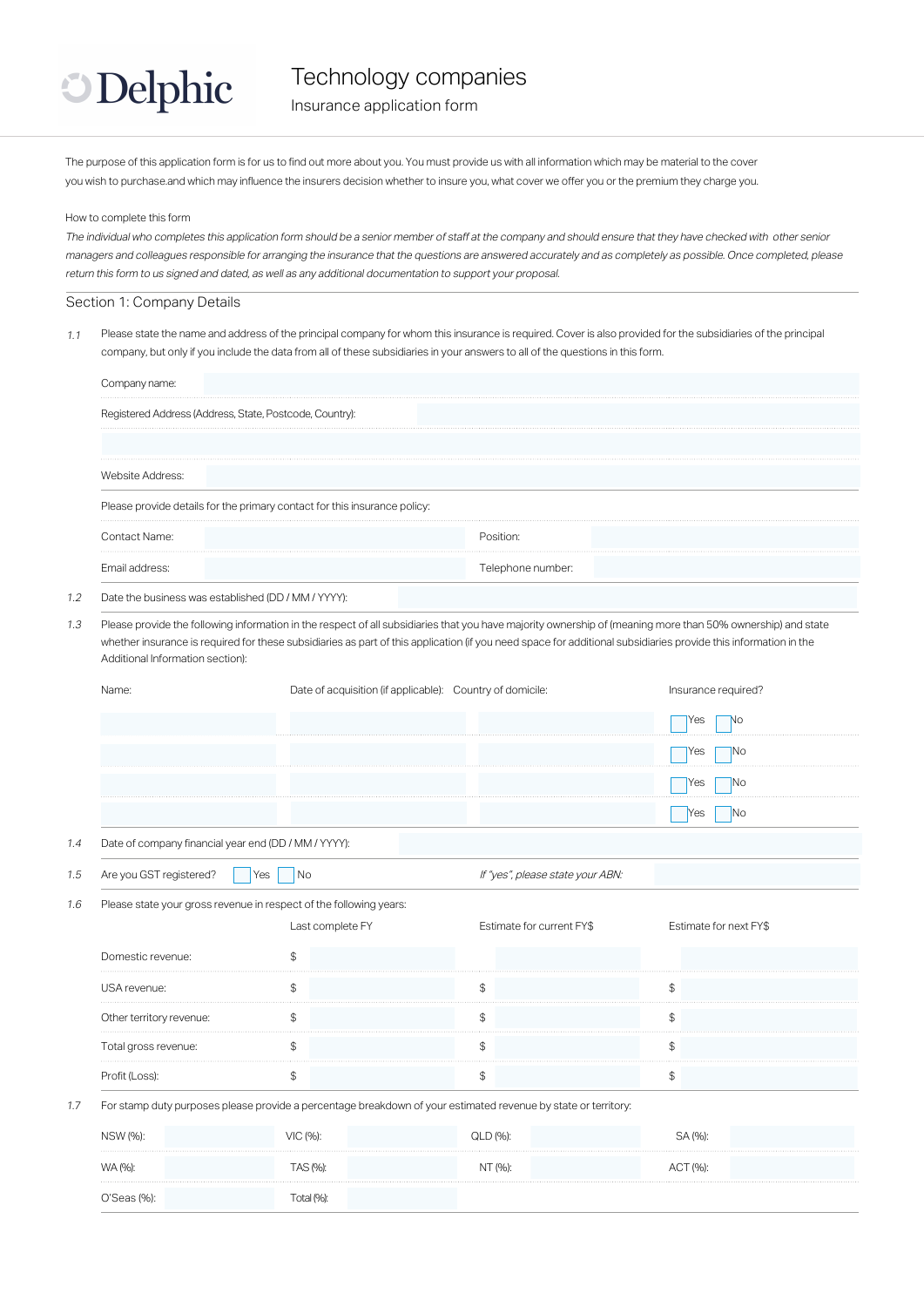

## Technology companies

Insurance application form

1.8 Please provide your current financial year wageroll and a percentage breakdown of this for the following employee categories (ensuring that the total percentage of all fields is 100%):

| Wageroll: \$             |                                                                                                              |                     |            |  |
|--------------------------|--------------------------------------------------------------------------------------------------------------|---------------------|------------|--|
| At your premises:        |                                                                                                              |                     |            |  |
| Clerical (%):            | Manual Work (%):                                                                                             | Hazardous work (%): | Other (%): |  |
| Away from your premises: |                                                                                                              |                     |            |  |
| Clerical (%):            | Manual Work (%):                                                                                             | Hazardous work (%): | Other (%): |  |
|                          | If you have inserted a percentage in the 'other' fields above, please specify the nature of work undertaken: |                     |            |  |
|                          |                                                                                                              |                     |            |  |

#### 1.9 Number of employees: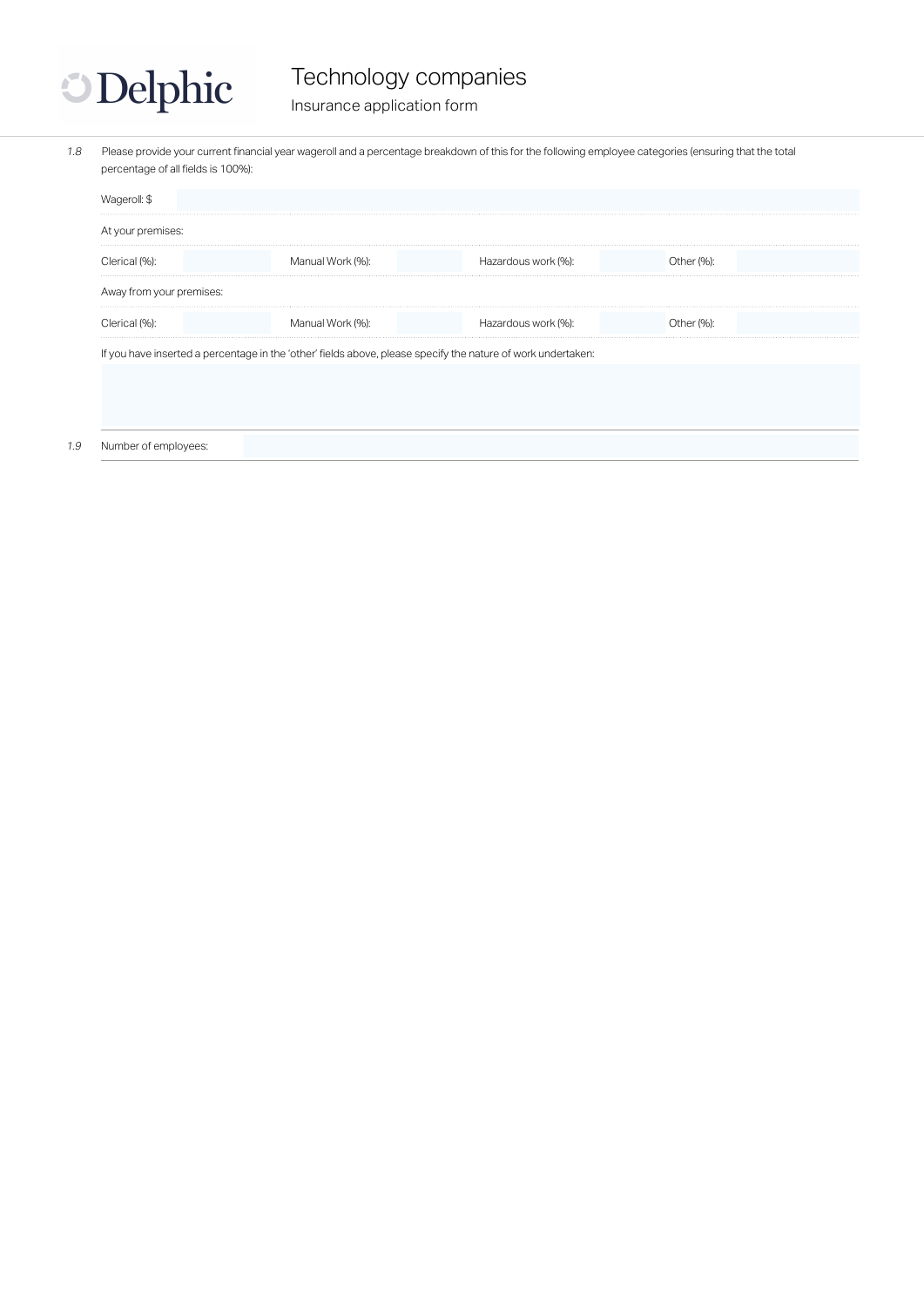

#### Section 2: Activities

2.1 Please describe below the products and services supplied by your business:

2.2 Please provide an approximate breakdown of how your revenue is generated from your products and services (e.g software customization, hardware design, hosting, IT security consulting, SAAS etc):

| $\%$ |
|------|
|      |
|      |
|      |
| $\%$ |
|      |

2.3 Please state whether you provide hosting services to your clients: Yes  $\Box$  No

If "yes", please state whether this is outsourced to a third party or provided on your own servers:

If outsourced to a third party, please state who is responsible for hosting and whether they are rated Tier 3 or better:

2.4 Please provide a percentage breakdown of your products and services supplied to the following sectors: Consumer (%):

| Manufacturing (%):      |                         |  |
|-------------------------|-------------------------|--|
| Entertainment (%):      |                         |  |
| Financial services (%): | Telecommunications (%): |  |
| Government (%):         | Transportation (%):     |  |
| Healthcare (%):         |                         |  |
|                         |                         |  |

If "other", please describe below: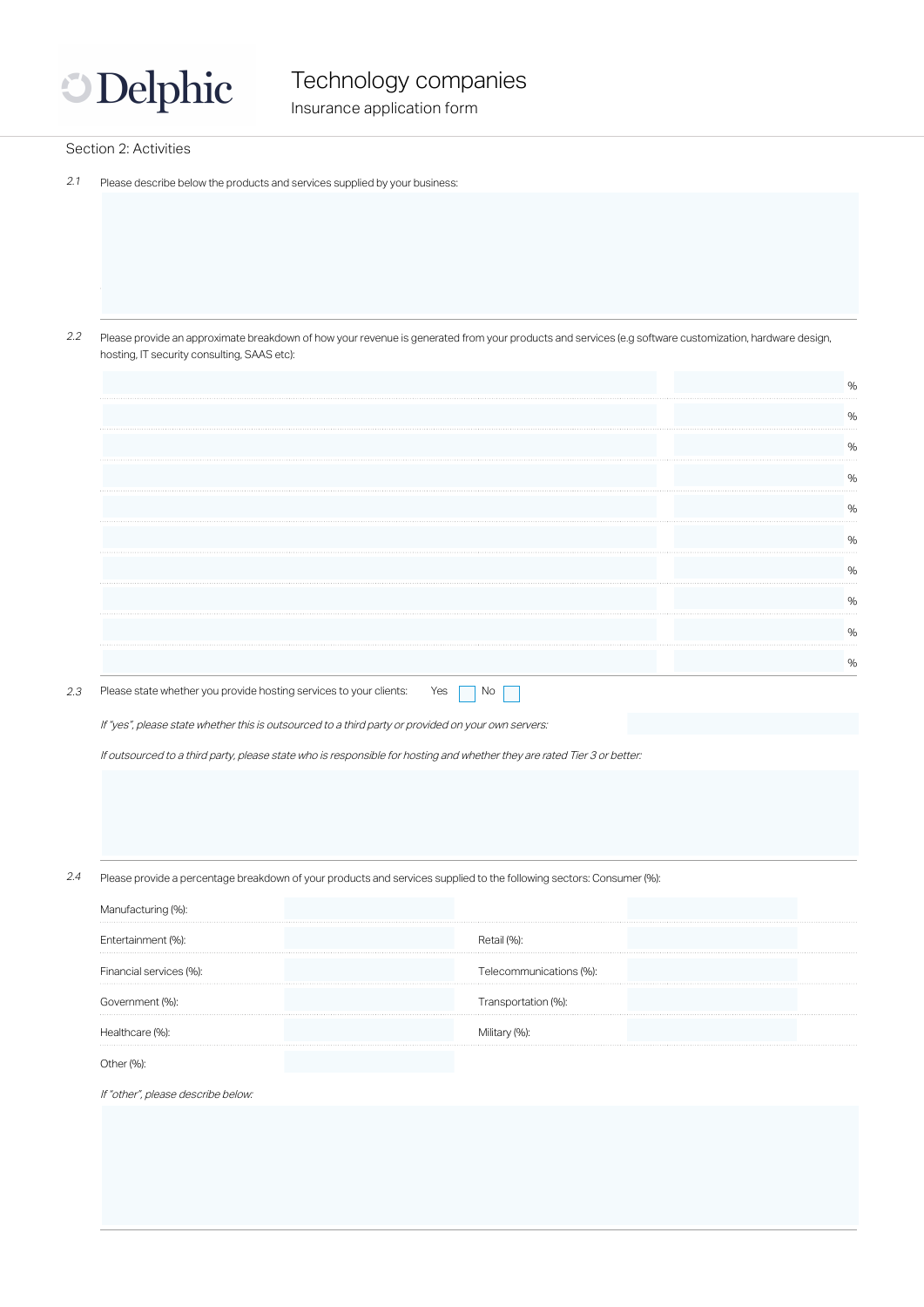

Technology companies

Insurance application form

|     | Section 3: Contract & Risk Management Information |                                                                                                        |                                                                                                                                         |                  |
|-----|---------------------------------------------------|--------------------------------------------------------------------------------------------------------|-----------------------------------------------------------------------------------------------------------------------------------------|------------------|
| 3.1 |                                                   | Please complete the following in respect of your three largest projects in the past three years:       |                                                                                                                                         |                  |
|     | Name of client                                    | Nature of work                                                                                         | Annual contract income                                                                                                                  | Duration         |
|     |                                                   |                                                                                                        |                                                                                                                                         |                  |
|     |                                                   |                                                                                                        |                                                                                                                                         |                  |
|     |                                                   |                                                                                                        |                                                                                                                                         |                  |
| 3.2 | Approximately how many customers do you have?     |                                                                                                        |                                                                                                                                         |                  |
| 3.3 |                                                   | Do you always carry out work under a written contract signed by every client?                          | N <sub>o</sub><br>Yes                                                                                                                   |                  |
| 3.4 |                                                   |                                                                                                        | Please describe how, if at all, you limit your liability for consequential loss or financial damages under a written contract:          |                  |
|     |                                                   |                                                                                                        |                                                                                                                                         |                  |
|     |                                                   |                                                                                                        |                                                                                                                                         |                  |
|     |                                                   |                                                                                                        |                                                                                                                                         |                  |
| 3.5 |                                                   | Please describe your legal review process, if any, before entering into new contracts or agreements:   |                                                                                                                                         |                  |
|     |                                                   |                                                                                                        |                                                                                                                                         |                  |
|     |                                                   |                                                                                                        |                                                                                                                                         |                  |
|     |                                                   |                                                                                                        |                                                                                                                                         |                  |
|     |                                                   |                                                                                                        |                                                                                                                                         |                  |
| 3.6 |                                                   |                                                                                                        | Please describe the impact on your clients if your products or services failed or you were unable to deliver your products or services: |                  |
|     |                                                   |                                                                                                        |                                                                                                                                         |                  |
|     |                                                   |                                                                                                        |                                                                                                                                         |                  |
|     |                                                   |                                                                                                        |                                                                                                                                         |                  |
| 3.7 | Do you employ subcontractors? If                  | N <sub>o</sub><br>Yes                                                                                  |                                                                                                                                         |                  |
|     | "yes", please state:                              |                                                                                                        |                                                                                                                                         |                  |
|     |                                                   |                                                                                                        | a) the approximate percentage of your revenue, in your current financial year, that will be paid to subcontractors (%):                 |                  |
|     | b) where they are located:                        |                                                                                                        |                                                                                                                                         |                  |
|     |                                                   |                                                                                                        | c) whether you ensure that contractors have their own errors and omissions and general liability insurance:                             | <b>No</b><br>Yes |
|     |                                                   | If you answered "yes" to c) above, what is the limit of liability that subcontractor must purchase? \$ |                                                                                                                                         |                  |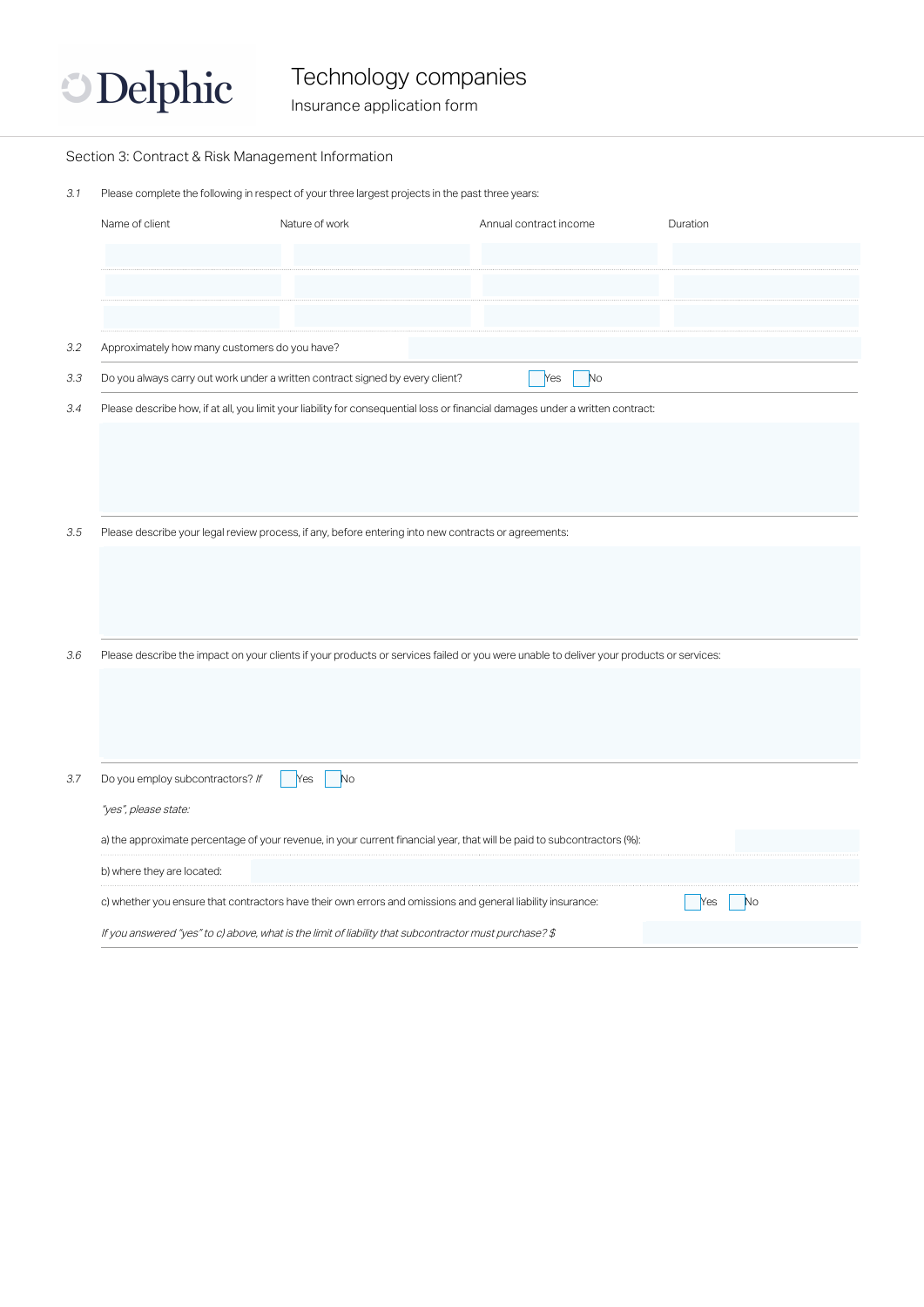

|     | Section 4: Cyber Security Risk Management                                                                                                                                                                                                        |
|-----|--------------------------------------------------------------------------------------------------------------------------------------------------------------------------------------------------------------------------------------------------|
| 4.1 | Please describe the type of sensitive information you hold and provide an approximate number of unique records that you store or process:                                                                                                        |
|     |                                                                                                                                                                                                                                                  |
|     |                                                                                                                                                                                                                                                  |
|     |                                                                                                                                                                                                                                                  |
|     |                                                                                                                                                                                                                                                  |
| 4.2 | Please describe the most valuable data assets you store:                                                                                                                                                                                         |
|     |                                                                                                                                                                                                                                                  |
|     |                                                                                                                                                                                                                                                  |
|     |                                                                                                                                                                                                                                                  |
| 4.3 | Please describe what measures you have in place to secure your data and sensitive information and confirm who the person responsible for this is:                                                                                                |
|     |                                                                                                                                                                                                                                                  |
|     |                                                                                                                                                                                                                                                  |
|     |                                                                                                                                                                                                                                                  |
|     |                                                                                                                                                                                                                                                  |
|     |                                                                                                                                                                                                                                                  |
|     |                                                                                                                                                                                                                                                  |
|     | Please state whether you comply with any internationally recognised standards for information governance:<br>No<br>Yes                                                                                                                           |
| 4.4 |                                                                                                                                                                                                                                                  |
|     | Section 5: Intellectual Property Rights Risk Management                                                                                                                                                                                          |
| 5.1 | Please describe below your procedures for:                                                                                                                                                                                                       |
|     | a) preventing infringing on third party intellectual property rights; and<br>b) obtaining licenses to use and the monitoring of third party intellectual property rights:                                                                        |
|     |                                                                                                                                                                                                                                                  |
|     |                                                                                                                                                                                                                                                  |
|     |                                                                                                                                                                                                                                                  |
|     |                                                                                                                                                                                                                                                  |
| 5.2 | Please state whether you have ever sent or received the following relating to intellectual property rights: a) a cease and                                                                                                                       |
|     | desist letter:<br>Yes<br>No.                                                                                                                                                                                                                     |
|     | b) notification of an actual or potential claim letter:<br>Yes<br>No                                                                                                                                                                             |
|     | If you have answered "yes" to a) or b) above, please provide full details:                                                                                                                                                                       |
|     |                                                                                                                                                                                                                                                  |
|     |                                                                                                                                                                                                                                                  |
|     |                                                                                                                                                                                                                                                  |
|     |                                                                                                                                                                                                                                                  |
| 5.3 | Please describe your procedures for managing intellectual property rights issues, including responding to an allegation of infringement<br>and how the individual responsible for intellectual property rights issues is qualified for the role: |
|     |                                                                                                                                                                                                                                                  |
|     |                                                                                                                                                                                                                                                  |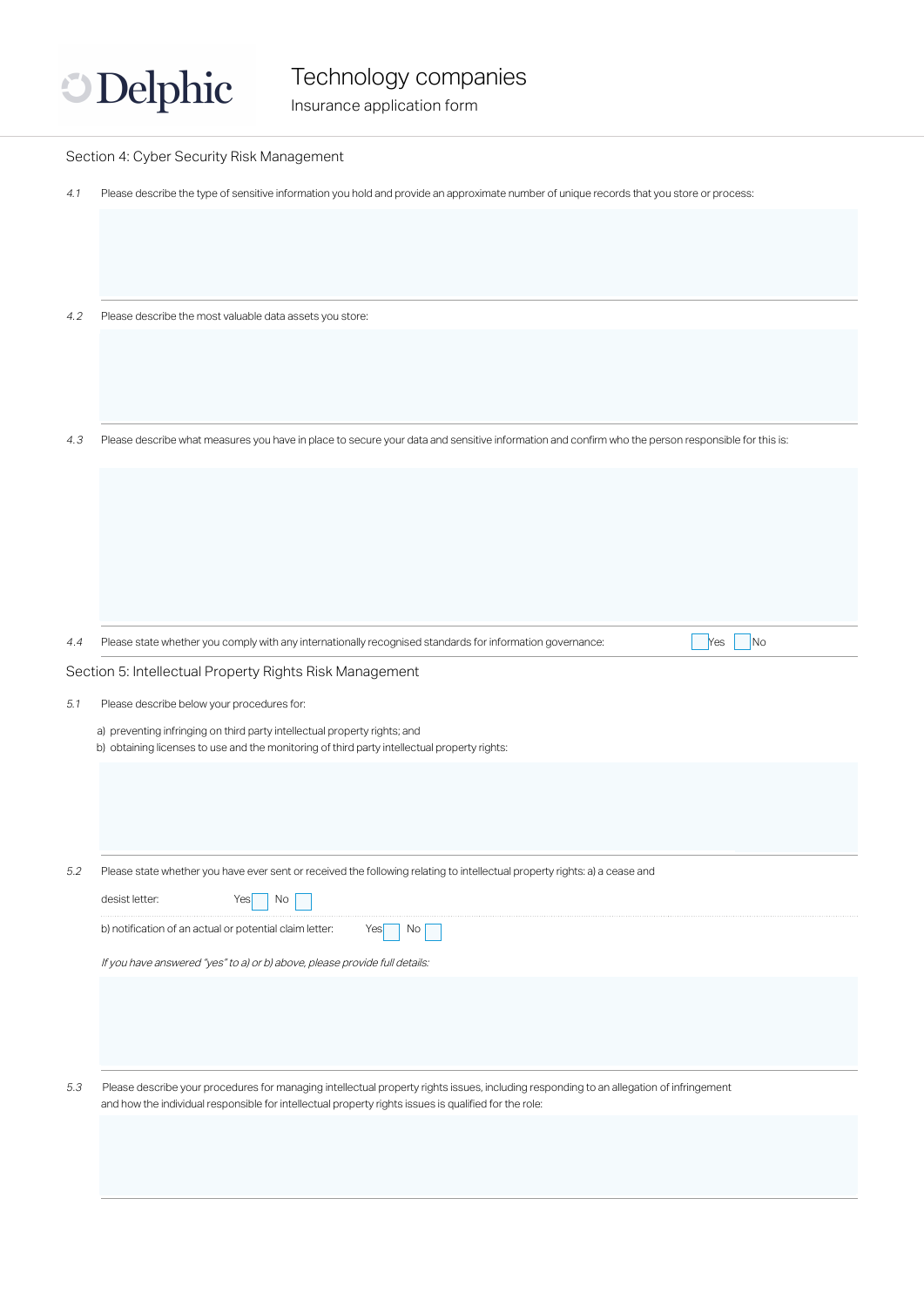

#### Section 6: Property Cover

6.1 If you require property cover, you can find a business pack proposal form at www.delphicinsurance.com.au/proposals

#### Section 7: Insurance Requirements

7.1 Please provide details of your current Errors & Omissions, Cyber and General Liability insurance or the cover you require if this is the first time you are applying for this type of insurance:

|                    | Effective Date (MM/YY) | ∟imit | al Ictible |
|--------------------|------------------------|-------|------------|
| Errors & Omissions |                        |       |            |
| Cyber              |                        |       |            |
| General Liability  |                        |       |            |

#### Section 8: Additional Information

Please use this space below to provide us with any other relevant information: